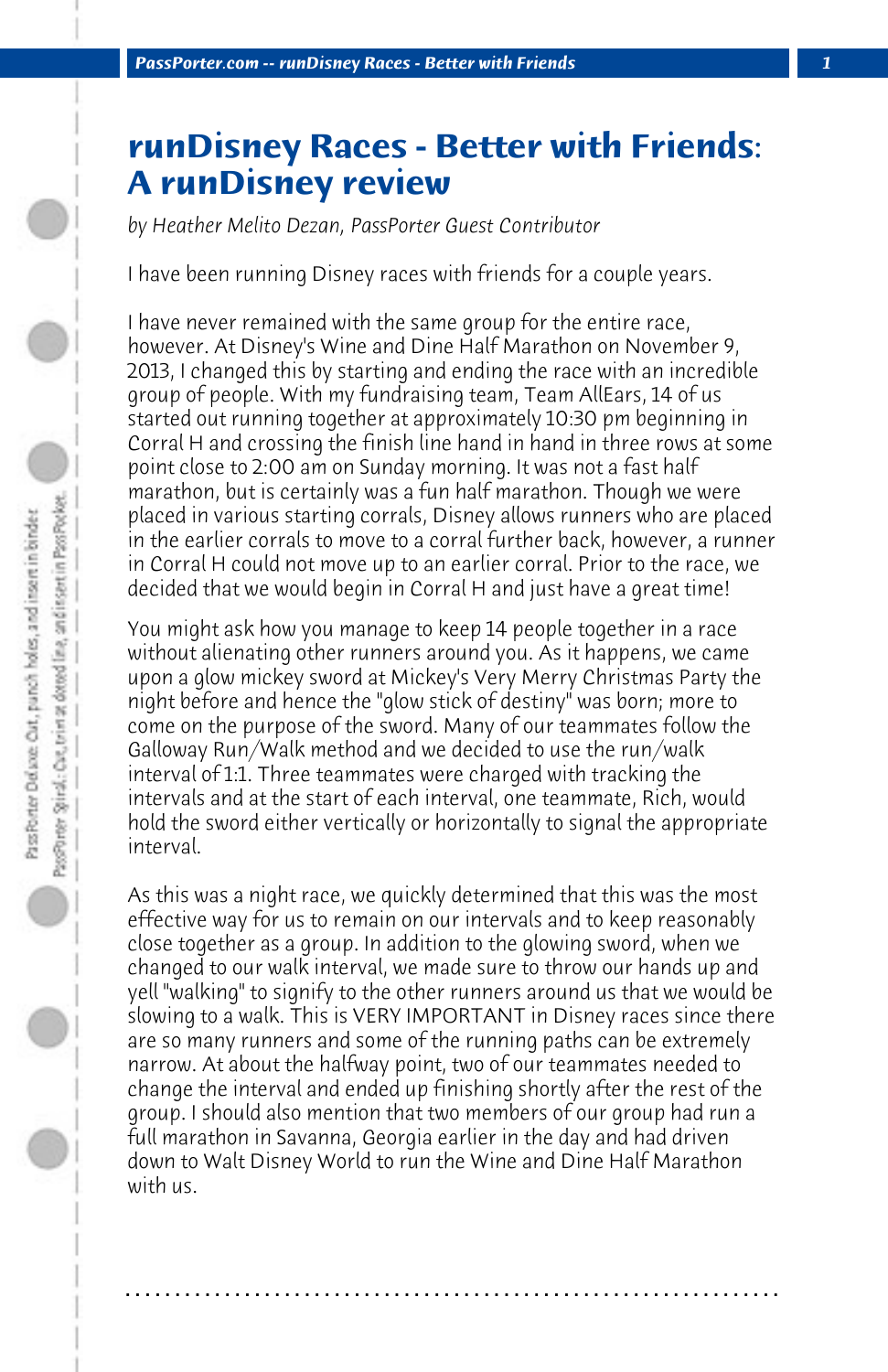We began the race in style with fireworks and shout outs from Rudy Novotny at Disney's Wide World of Sports Complex and ran toward Disney's Animal Kingdom theme park. As we approached Animal Kingdom, Christmas music serenaded us and the awesome Christmas tree was up and decorated for us. After a quick group picture in from the Christmas tree, it was time for a bathroom break at real bathrooms just inside the Animal Kingdom. Many in our group decided to use the break, while everyone else waited off to the side, and after I came out of the restroom, we were off and running by the Tree of Life. Our biggest challenge was trying to stay together as a group while navigating the narrow paths through Animal Kingdom. One benefit of running with a group is that no one gets left behind because we are all looking out for each other. Since we had been separated many times within the Animal Kingdom, a couple of the group would run back and forth to do a head count and then instruct our fearless leader as to pace and if we needed to regroup at a meeting spot.

 I had never seen the Osborne Lights at Hollywood Studios and I was super excited to be able to see them in a relatively empty Streets of America. It is the spectacle that I thought it would be! We even found the hidden cat; be sure to look for it if you go to see the Osborne lights! We stopped to record a special message and to grab some pictures and videos and we were off on our way to the walkway to Epcot and the finish! Beware of the narrowing of the course between Hollywood Studios and the walkway to the Boardwalk and Beach Club and then on to Epcot. Everyone has to summon up some serious patience for this stretch and some people did not, but we kept moving ahead, knowing the finish was up ahead. We made our way to the International Gateway, behind the scenes and through Epcot as a group.

At some point we decided to cross the finish line hand-in-hand to celebrate the race finish. As we approached the finish line, one of our teammates was having a really tough time keeping up so a couple of us were coaching her through the end while the others kept an eye on us so that they did not get too far ahead. We screamed past the finish line, got our medals and refreshments. Off to the post-race party!

 We decided to meet in Germany at Epcot for the Post-Race Party, where some would partake in adult beverages and maybe grab a bite to eat at one of the Food and Wine Festival booths. After I run it is very difficult for me to eat, so I just sat for a bit since my feet were killing me and then trotted over to the Italy booth to grab some of the super delicious ravioli that they were offering. That is about all I could handle after the night race, so I was ready to head back to the resort where I promptly fell asleep.

**. . . . . . . . . . . . . . . . . . . . . . . . . . . . . . . . . . . . . . . . . . . . . . . . . . . . . . . . . . . . . . . . . .**